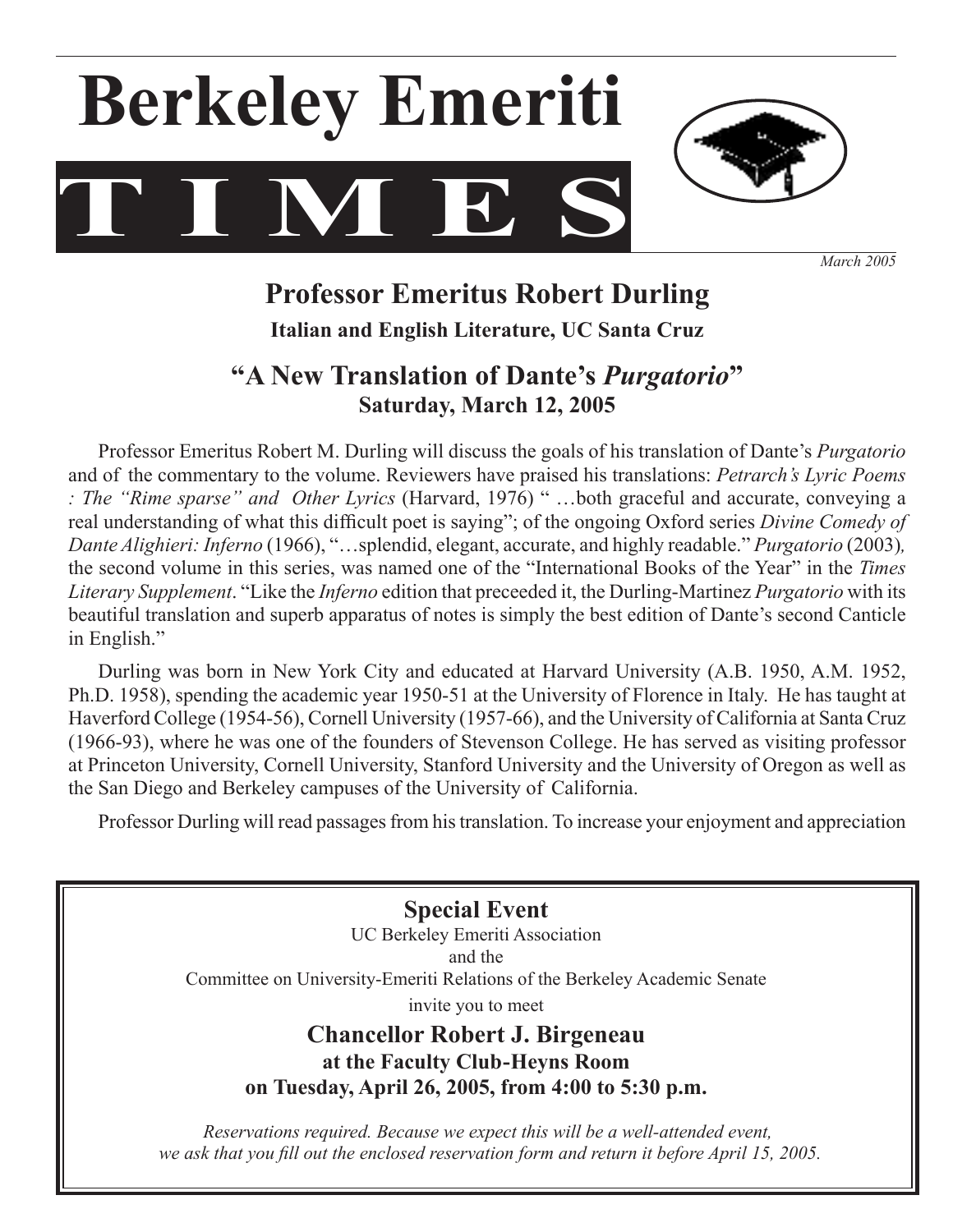### **Molecular Biology, Evolution and Aging**

### **UCB EMERITI ASSOCIATION EXECUTIVE COMMITTEE**

#### **2004-2005**

**President** Paola Timiras

**First Vice President** George Leitmann

**Second Vice President** Louise George Clubb

> **Treasurer**  Gordon Tyndall

> **Secretary**  Errol Mauchlan

**Emeriti Times Editor** Claude Babcock

**Members at Large** Paul Mishkin Karl Pister Larry Waldron

**CUCEA Representative** Louise Taylor

**Stewards** Betty Carpenter Sue Cork Mary Dee Vermeulen

Office UC Berkeley Emeriti Association 2 Boalt Hall, # 7200 Berkeley, CA 94720-7200 Telephone 510/642-5461 Fax 510/643-1460 Web site thecenter.berkeley.edu/ucbea Email emeriti@berkeley.edu

#### **Retirement Center Staff**

Shelley Glazer, Director André Porter, Administrative Specialist Kate Spohr, Administrative Specialist ucbrc@berkeley.edu



Published before each meeting of the UC Berkeley Emeriti Association: To provide closer networking for members with meeting announcements, meeting reviews, executive committee actions, pertinent campus news, and to reach out to members who cannot attend the meetings. Editor: Claude Babcock Phone: 510/848-3368 Email: cbabcock@berkeley.edu

On January 22, 2005, Professor Judith Campisi of the Lawrence Berkeley National Laboratory spoke to the Association about aging, a subject all too familiar to most of this audience.

Aging is a complex process that begins when an organism starts to function less than optimally, and, although it is not a disease, aging makes an organism more subject to disease and stress. Our genes and our present and past environments influence aging. The contemporary study of aging has at hand the remarkable tools of molecular biology and the insights of evolutionary science.

Our present environment includes the recent past centuries in which human life expectancy has been extended to about 80 years. This "environment" to which our speaker was referring is something far beyond the purview of the Environmental Protection Agency. It includes advances made in public health, medicine, nutrition, education, etc., and protection from the rigors of the elements. (Just think of the stress and increased mortality in the older population when air conditioning goes off during summer power failures.)

 The past environment shaped our genome as our ancient ancestors struggled to survive over many generations. Two centuries ago life expectancy was about 40 years. A mutation in the human genome that would produce a fatal or serious impairment only after 50 years of living would not have affected natural selection in that 40-year life span. Therefore, the mutation would persist. The genetic certainty of prostate cancer in older men is an example. Natural selection operates too slowly to update our genome to match our current and future life expectancy. Enter molecular biology.

We now know that the mouse is quite closely related to us, sharing 97 percent of our genes, but there is a large difference in that part of the genome of mice and humans that sets the life span potential. Professor Campisi displayed two plots of declining fitness (morbidity) vs. age, one for mice and one for humans. In both cases the curve is flat in early age, but then begins to rise, increasing rapidly when a certain age is reached. For mice this sharp rise begins at about 18 months of age, whereas for humans the rise begins between 50 and 60 years of age. The startling similarity in the form attests to the similarity noted above of the mouse and human genomes. Our close kinship to this tiny fellow mammal is good news because the compressed time scale of the mouse's life facilitates our study of aging.

 Can we alter our genome? An encouraging development is that small polymorphisms, the small differences in the human genome between individuals, particularly those that may be reducing the *bibe is paned may be 3* 

# **Editor's Note**

When President Timiras was curious to know when UCBEA was founded, several early members knew a formal organization was founded in 1981. The early years, which I'm counting as the time before the move to Boalt Hall, should have a collection of interesting as well as amusing events. If

*continued, page 3*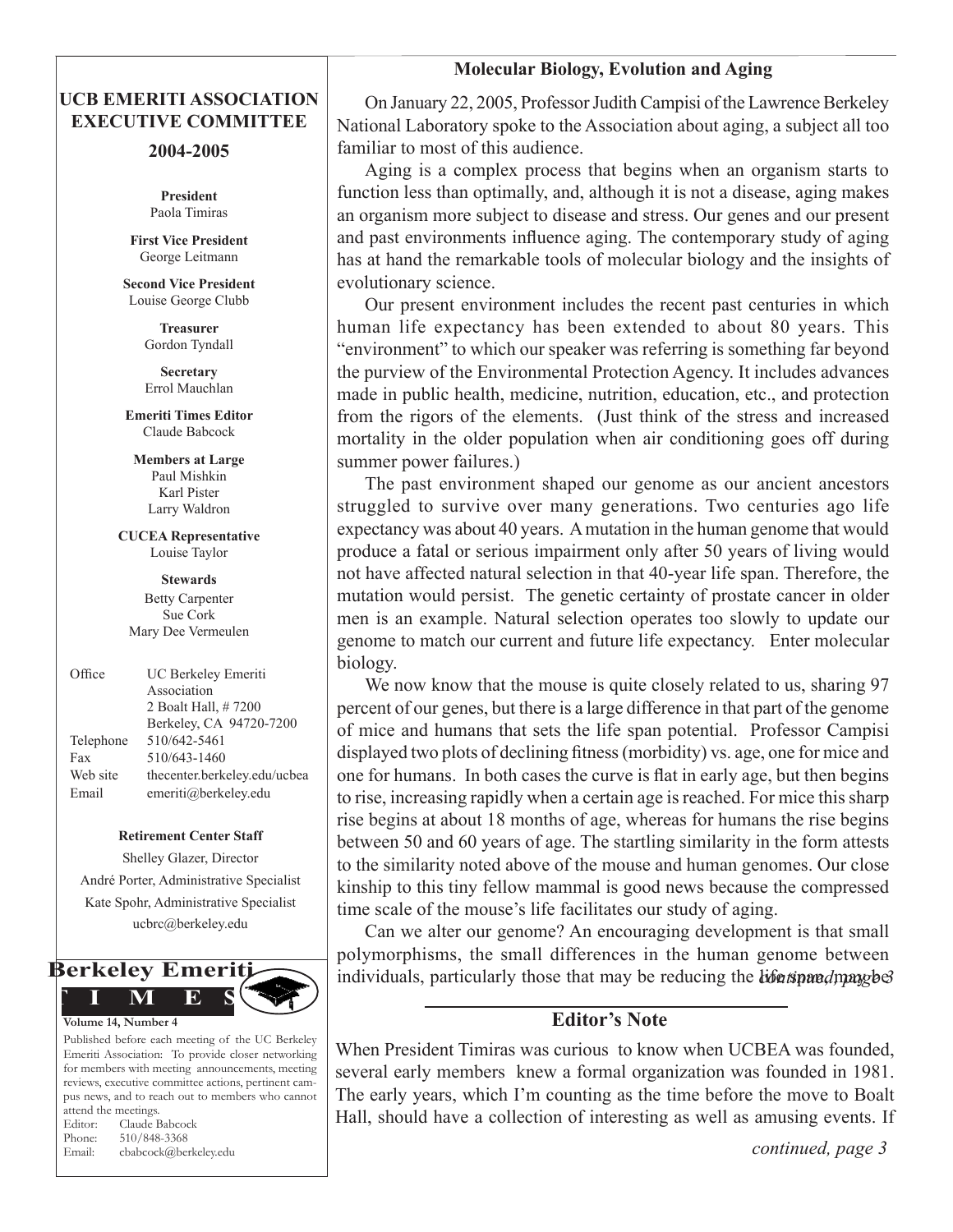#### *Molecular Biology, continued*

subject to alteration. The genes ApoE 1,2,3,4 were cited as an example. A person having two copies of ApoE4 has a high chance of developing Alzheimer's disease. Replacing at least one of the E4's with one of the other three Apo genes would reduce this risk. Professor Campisi said there is very active ongoing commercial research to tweak the small polymorphic differences that make large differences in the course of aging. The use of embryonic and adult stems cells is promising.

 There is still much improvement to be made in our present environment. Dietary fads abound with dubious influence on life span, but a diet severely restricting caloric intake does work. Our oxidative metabolism produces energy but also spins off damaging reactive products. Restricting caloric intake has been repeatedly demonstrated to prolong life in laboratory animals. Animals raised on restricted caloric intake diets thrive, look good, and are active compared to animals free to eat as much asthey wish. However, Professor Campisi notes that they're not contented animals, giving credibility to the old joke that life just seems longer to them.

Exercise is very favorable to longevity, giving protection from oxidative stress, tending to curtail obesity, and improving circulation and mental attitude. However, studies of super athletes, those persons who train continually and compete in extraordinarily strenuous competitions, show that their health is seriously impaired. As in many things, moderation is important.

 Stress hormones, great for emergencies requiring sudden bursts of activity, are damaging in excess. But on the other hand, some level of stress is actually beneficial. Mice subjected to low-level radiation (stress) are predisposed to better withstand subsequent higher levels of radiation than are unstressed mice.

The continuing extension of a good quality life span for a coming generation may be jeopardized by the current epidemic of obesity among younger people in the *Larry Waldron*

#### *Editor's note, continued*

you'd like to share, please E-mail me at emeriti@berkeley.edu for an article which will be in the last issue of the academic year (covering the May meeting, which will also be election of officers).

Book Table: The scoop is that the books have been put in storage at the Faculty Club, where I'm not sure. But bring in some of your already-read treasures in May–we all need some beach reading.

*Claude Babcock*

# **Upcoming Campus Events**

Spring comes to Berkeley early with a wide assortment of special delights.

- Sun., March 6, 2 p.m., "Folk and the Tales They Tell," Hearst Museum
- Sat., April 16, 11 a.m., Cal Day Concert, Herz Hall Edmund Campion, Hold That Thought (2004); Chopin, Piano Concerto No. 2
- Fri., April 29, 5 p.m., Spring Plant Sale, Botanical Garden. Members only
- Sat., April 30, 9 a.m., Public Plant Sale, Botanical Garden

## **Noon Lunch Poems, Mondays, Morrison Room, Doe Library**

- March 3 Eugene Ostashevsky
- April 7 Suji Kwock Kim
- May 4 Student readings

#### **Noon Concerts, Wednesdays, Hertz Hall**

| Feb. 16          | American Songs, chamber chorus                                                                      |
|------------------|-----------------------------------------------------------------------------------------------------|
| Feb. 23          | In Black and White, music by<br>Professor Jorge Liderman                                            |
| March 2          | Mozart, Fuga KV 401<br>Mozart Sonata No. 15, K. 454S                                                |
| March 9          | Handel & Telemann, early instruments                                                                |
|                  | March 16 Mozart, Quartet in F major, K37<br>Chopin, Ballade No. 1                                   |
|                  | March 30 Masterpieces from early $17th$ century Italy                                               |
| April 6<br>Chick | Jazz standards by Tyner, McFarland &<br>Corea, Vocals by Perfect Fifth, a capella<br>vocal ensemble |
| April 13         | Shastakovich, Piano Trio No.2, op. 67<br>Webern, Sonata for Cello, Three Miniatures                 |
| April 20         | Love Songs by Robert and Clara Schumann                                                             |
| April 27         | Gamelan                                                                                             |
| May 4            | New Works by students, graduate<br>composition seminar                                              |